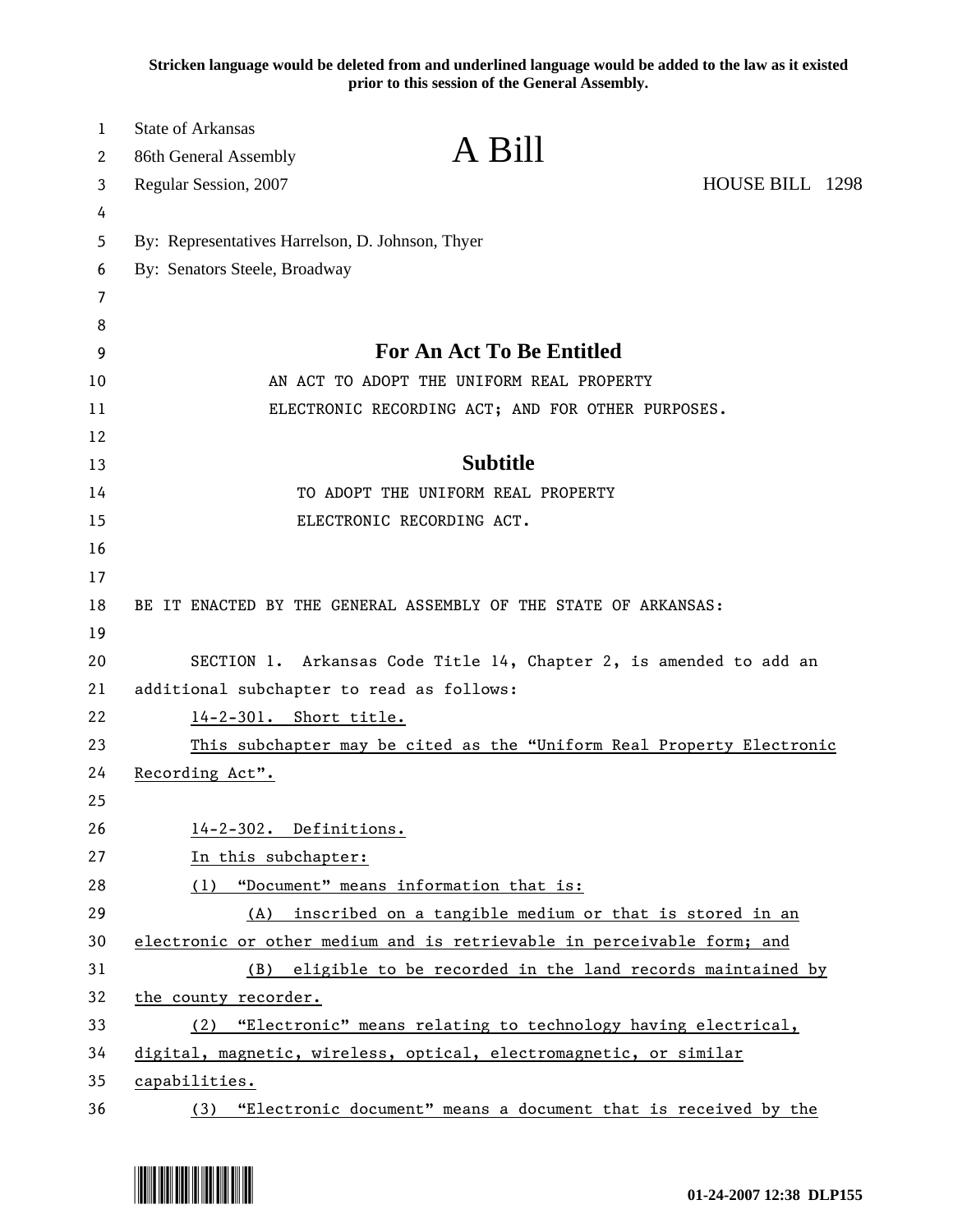| 1  | county recorder in an electronic form.                                        |
|----|-------------------------------------------------------------------------------|
| 2  | (4) "Electronic signature" means an electronic sound, symbol, or              |
| 3  | process attached to or logically associated with a document and executed or   |
| 4  | adopted by a person with the intent to sign the document.                     |
| 5  | (5) "Person" means an individual, corporation, business trust, estate,        |
| 6  | trust, partnership, limited liability company, association, joint venture,    |
| 7  | public corporation, government, or governmental subdivision, agency, or       |
| 8  | instrumentality, or any other legal or commercial entity.                     |
| 9  | (6) "State" means a state of the United States, the District of               |
| 10 | Columbia, Puerto Rico, the United States Virgin Islands, or any territory or  |
| 11 | insular possession subject to the jurisdiction of the United States.          |
| 12 |                                                                               |
| 13 | 14-2-303. Validity of electronic documents.                                   |
| 14 | (a) If a law requires, as a condition for recording, that a document          |
| 15 | be an original, be on paper or another tangible medium, or be in writing, the |
| 16 | requirement is satisfied by an electronic document satisfying this            |
| 17 | subchapter.                                                                   |
| 18 | (b) If a law requires, as a condition for recording, that a document          |
| 19 | be signed, the requirement is satisfied by an electronic signature.           |
| 20 | (c) A requirement that a document or a signature associated with a            |
| 21 | document be notarized, acknowledged, verified, witnessed, or made under oath  |
| 22 | is satisfied if the electronic signature of the person authorized to perform  |
| 23 | that act, and all other information required to be included, is attached to   |
| 24 | or logically associated with the document or signature. A physical or         |
| 25 | electronic image of a stamp, impression, or seal need not accompany an        |
| 26 | electronic signature.                                                         |
| 27 |                                                                               |
| 28 | 14-2-304. Recording of documents.                                             |
| 29 | In this section, "paper document" means a document that is<br>(a)             |
| 30 | received by the county recorder in a form that is not electronic.             |
| 31 | (b) A county recorder:                                                        |
| 32 | who implements any of the functions listed in this section<br>(1)             |
| 33 | shall do so in compliance with standards established by the Electronic        |
| 34 | Recording Commission.                                                         |
| 35 | may receive, index, store, archive, and transmit electronic<br>(2)            |
| 36 | documents.                                                                    |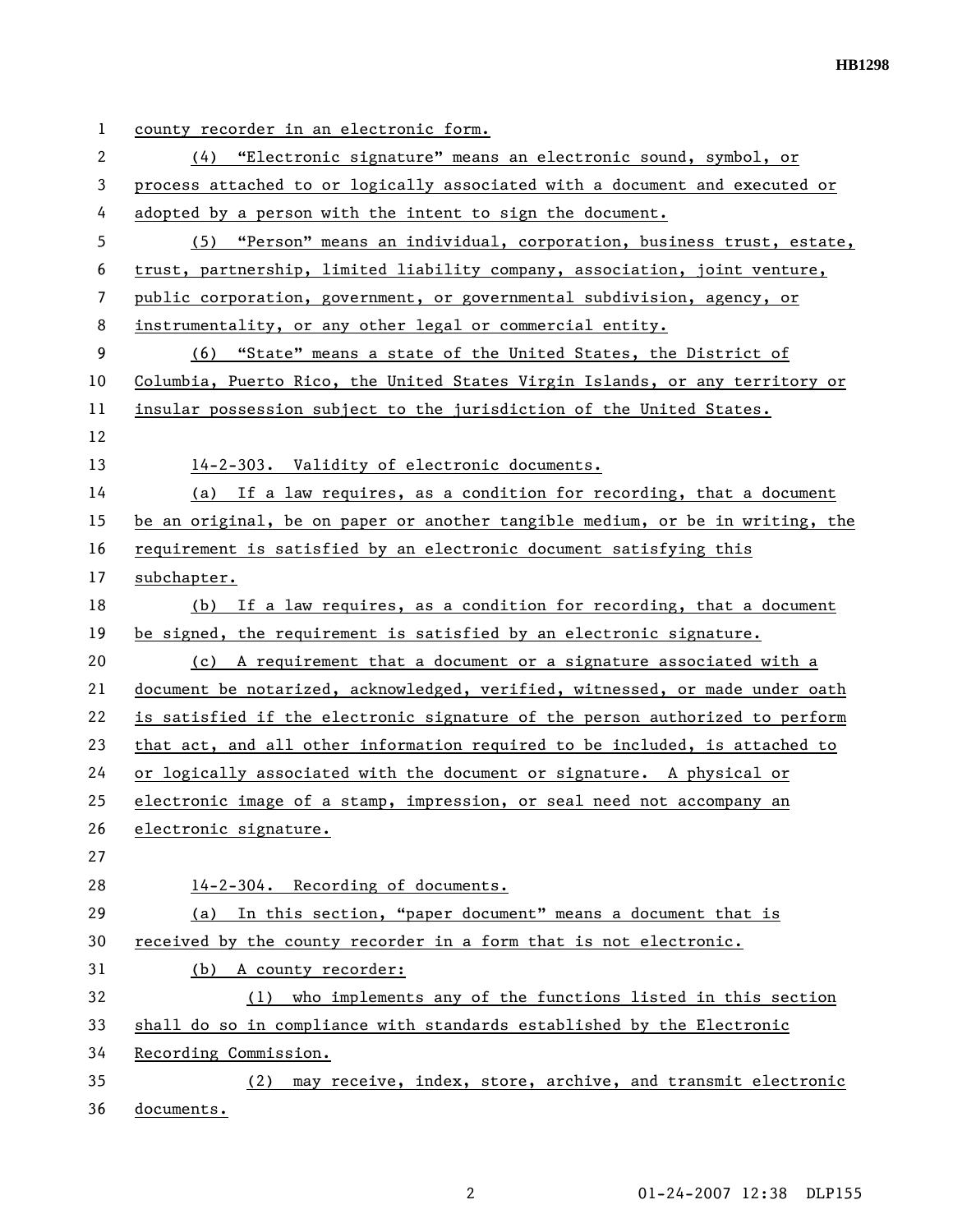**HB1298** 

| 1        | may provide for access to, and for search and retrieval of,<br>(3)            |
|----------|-------------------------------------------------------------------------------|
| 2        | documents and information by electronic means.                                |
| 3        | (4) who accepts electronic documents for recording shall                      |
| 4        | continue to accept paper documents as authorized by state law and shall place |
| 5        | entries for both types of documents in the same index.                        |
| 6        | (5) may convert paper documents accepted for recording into                   |
| 7        | electronic form.                                                              |
| 8        | may convert into electronic form information recorded before<br>(6)           |
| 9        | the county recorder began to record electronic documents.                     |
| 10       | may accept electronically any fee, tax, or revenue stamp<br>(7)               |
| 11       | that the county recorder is authorized to collect.                            |
| 12       | (8) may agree with other officials of a state or a political                  |
| 13       | subdivision thereof, or of the United States, on procedures or processes to   |
| 14       | facilitate the electronic satisfaction of prior approvals and conditions      |
| 15       | precedent to recording and the electronic payment of fees, taxes, or revenue  |
| 16       | stamps.                                                                       |
| 17       |                                                                               |
| 18       | 14-2-305. Administration and standards.                                       |
| 19       | An Electronic Recording Commission consisting of nine (9) members<br>(a)      |
| 20       | appointed by the Governor is created to adopt standards to implement this     |
|          | subchapter. A majority of the members of the commission must be county        |
| 21       |                                                                               |
| 22       | recorders.                                                                    |
| 23       | To keep the standards and practices of county recorders in this<br>(b)        |
| 24       | state in harmony with the standards and practices of recording offices in     |
| 25       | other jurisdictions that enact substantially this subchapter and to keep the  |
| 26       | technology used by county recorders in this state compatible with technology  |
| 27       | used by recording offices in other jurisdictions that enact substantially     |
| 28       | this subchapter, the Electronic Recording Commission, so far as is consistent |
| 29       | with the purposes, policies, and provisions of this subchapter, in adopting,  |
|          | amending, and repealing standards shall consider:                             |
| 30<br>31 | standards and practices of other jurisdictions;<br>(1)                        |
| 32       | the most recent standards promulgated by national standard-<br>(2)            |
| 33<br>34 | setting bodies, such as the Property Records Industry Association;<br>(3)     |
| 35       | the views of interested persons and governmental officials<br>and entities;   |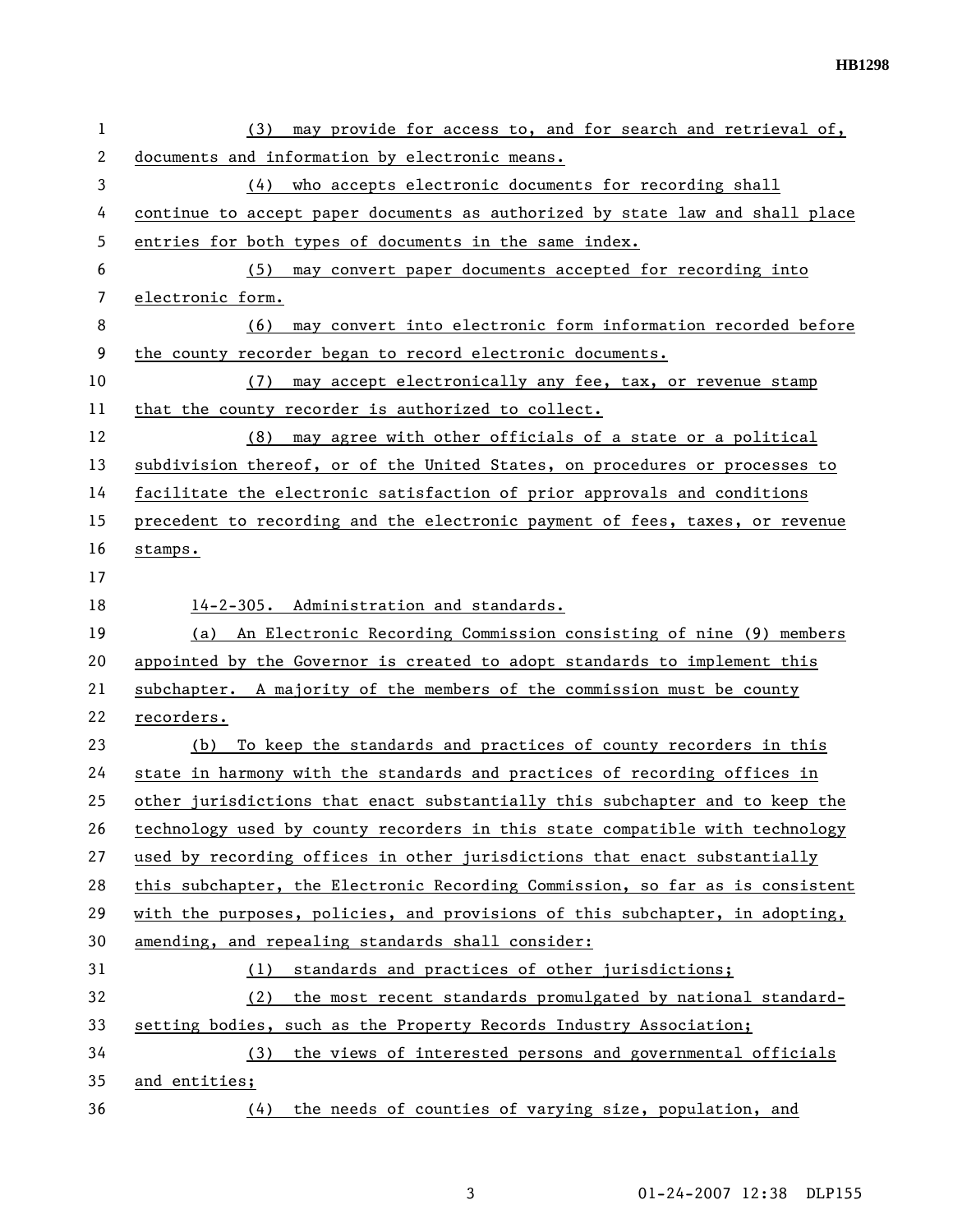| $\mathbf{1}$   | <u>resources; and</u>                                                         |
|----------------|-------------------------------------------------------------------------------|
| $\overline{2}$ | standards requiring adequate information security protection<br>(5)           |
| 3              | to ensure that electronic documents are accurate, authentic, adequately       |
| 4              | preserved, and resistant to tampering.                                        |
| 5              |                                                                               |
| 6              | 14-2-306. Uniformity of application and construction.                         |
| 7              | In applying and construing this Uniform Act, consideration must be            |
| 8              | given to the need to promote uniformity of the law with respect to its        |
| 9              | subject matter among states that enact it.                                    |
| 10             |                                                                               |
| 11             | 14-2-307. Relation to Electronic Signatures in Global and National            |
| 12             | Commerce Act.                                                                 |
| 13             | This subchapter modifies, limits, and supersedes the federal Electronic       |
| 14             | Signatures in Global and National Commerce Act (15 U.S.C. Section 7001, et    |
| 15             | seq.) but does not modify, limit, or supersede Section 101(c) of that act (15 |
| 16             | U.S.C. Section 7001(c)) or authorize electronic delivery of any of the        |
| 17             | notices described in Section 103(b) of that act (15 U.S.C. Section 7003(b)).  |
| 18             |                                                                               |
| 19             | 14-2-308. Effective date. This subchapter takes effect on January 1,          |
| 20             | 2008.                                                                         |
| 21             |                                                                               |
| 22             | SECTION 2. Arkansas Code § 14-15-401 is amended to read as follows:           |
| 23             | 14-15-401. Duties generally.                                                  |
| 24             | There shall be established in each county in this state an office<br>(a)      |
| 25             | to be styled the county recorder's office, which shall be kept at the seat of |
| 26             | justice of each county.                                                       |
| 27             | The county recorder:<br>(b)                                                   |
| 28             | (1) shall Shall duly attend to the duties of such the county                  |
| 29             | recorder's office;                                                            |
| 30             | (2) and who shall Shall provide and keep in his the county                    |
| 31             | recorder's office well-bound books in which he the county recorder shall      |
| 32             | record, in a fair and legible hand, all instruments of writing authorized or  |
| 33             | required to be recorded in the manner provided; and                           |
| 34             | May implement electronic filing and searching provisions and<br>(3)           |
| 35             | procedures under the Uniform Real Property Electronic Recording Act, § 14-2-  |
| 36             | 301 et seq.                                                                   |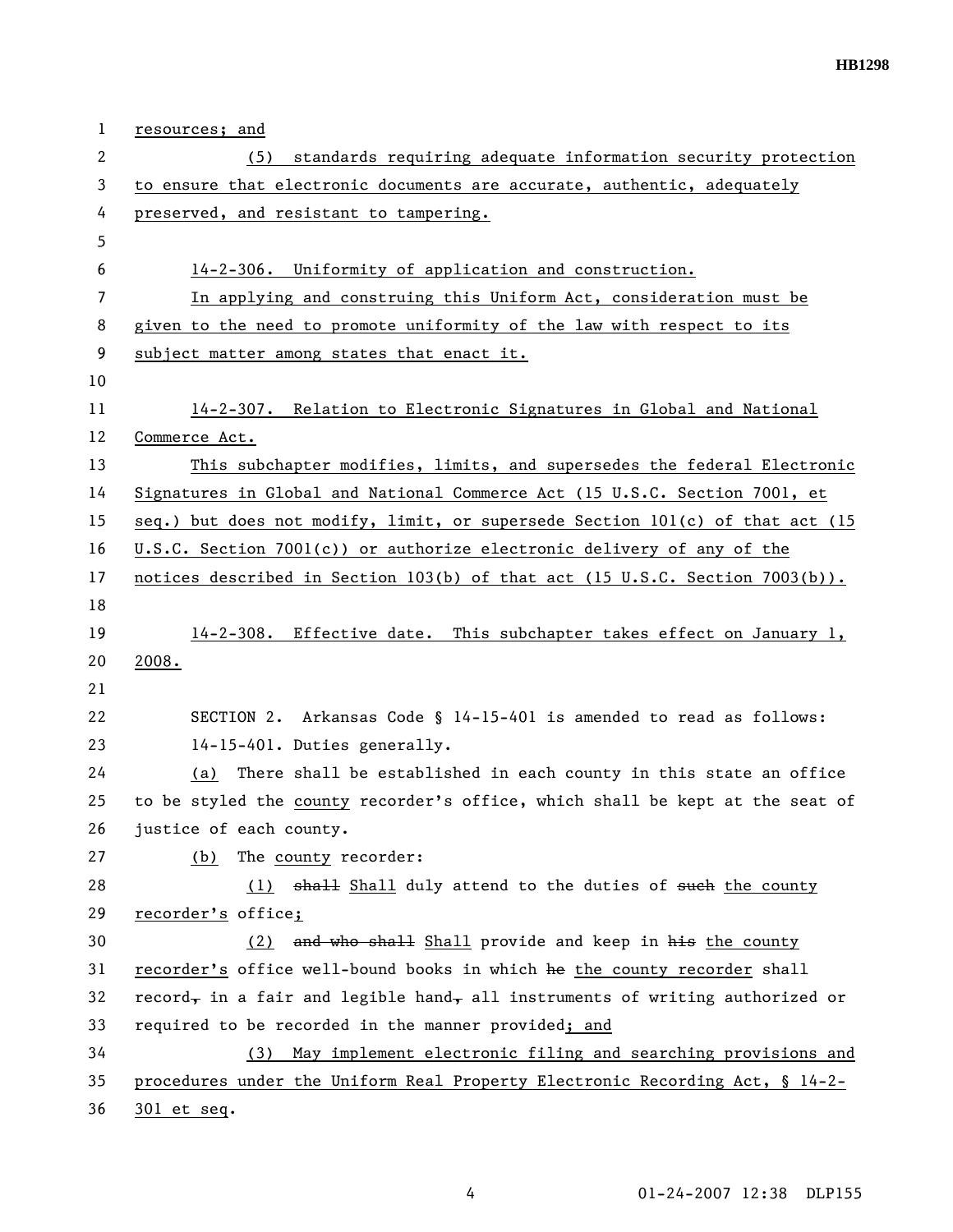2 SECTION 3. Arkansas Code § 14-15-402(b), concerning the form of 3 documents to be recorded, is amended to read as follows: 4 (b)(1) To be accepted by the county recorder for recording purposes, 5 all documents shall: 6 (A) Be on eight and one-half inch (8 1/2") by eleven inch 7 (11") paper; 8 (B) Have a two and one-half inch (2 1/2") margin at the 9 right top of the first page, one-half inch (1/2") margin on the sides and 10 bottoms of all pages, and a two and one-half inch (2 1/2") margin at the 11 bottom of the last page; 12 (C) Have an area reserved on the top right of the first 13 page for the file mark of the recorder; 14 (D) Contain the following information: 15 (i) The title of the document; and 16 (ii) The name of the grantor and grantee, when 17 applicable; 18 (E) Be acknowledged in accordance with § 16-47-207; and 19 (F) Be legible. 20 (2)(A) The county recorder shall have the discretion to waive 21 the requirements of subdivision (b)(1) of this section for: 22 (i) good Good cause; and 23 (ii) Any document that complies with the Uniform 24 Real Property Electronic Recording Act, § 14-2-301 et seq. 25 (B) All documents and instruments executed before January 26 1, 2004, shall be exempt from the requirements of subdivision (b)(1) of this 27 section. 28 (C) All surveys and plats shall be exempt from the 29 requirements of subdivision (b)(1) of this section. 30 31 SECTION 4. Arkansas Code § 14-15-404(a), concerning constructive 32 notice of recorded instruments, is amended to read as follows: 33 (a)(1) Every deed, bond, or instrument of writing affecting the title,  $34$  in law or equity, to any real or personal property, within this state which 35 is, or may be, required by law to be acknowledged or proved and recorded 36 shall be constructive notice to all persons from the time the instrument is

1